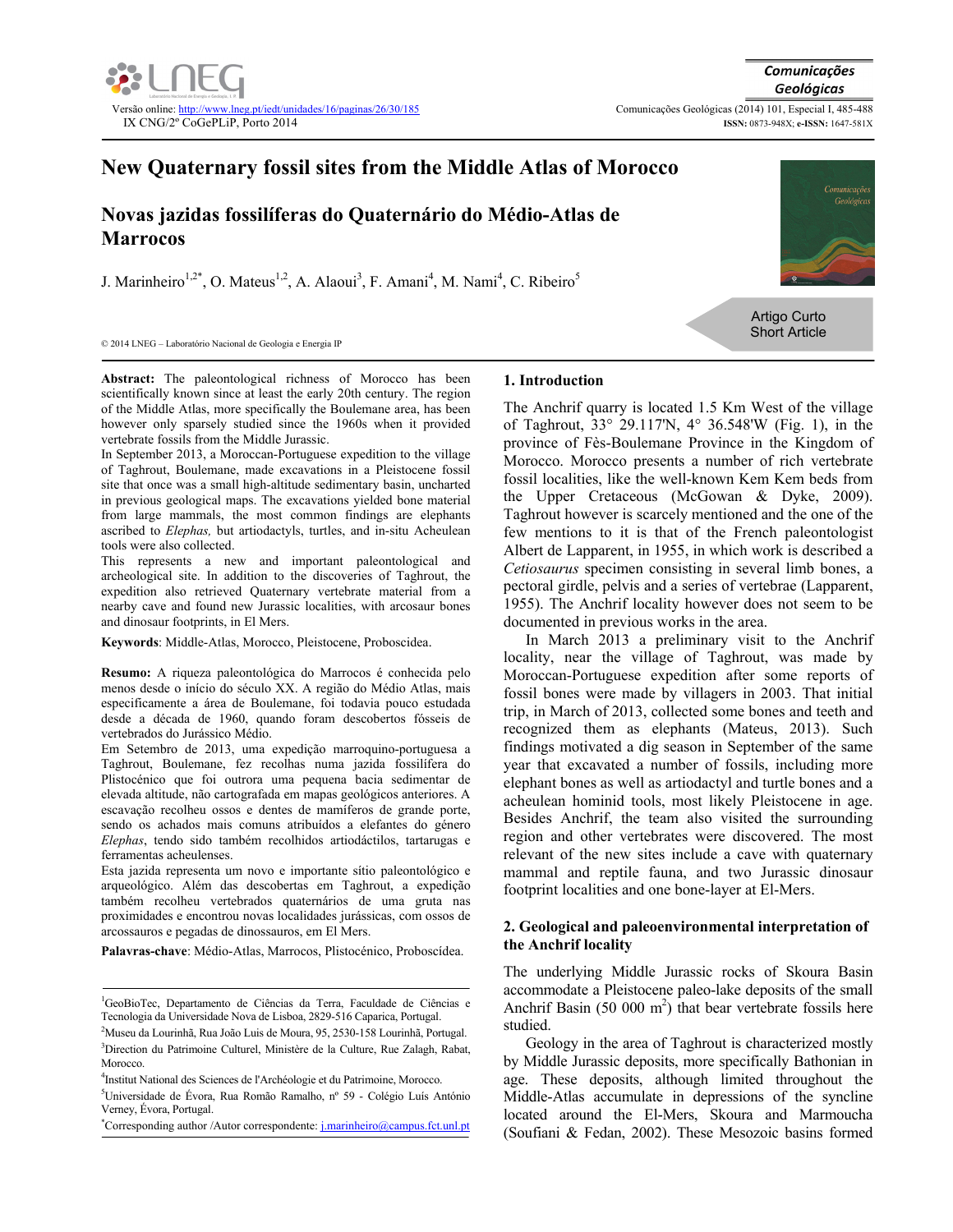due to the compression caused by the approximation of Europe and North Africa at the time (Arboleya *et al*., 2004). The uplift of the mountains themselves happened in the Cenozoic (Babault *et al*., 2008).



Fig. 1. Left: Location of the quarries and geological map of Anchrif (bottom left). Right: Stratigraphical column of Anchrif.

Fig. 1. Esquerda: Localização das jazidas e mapa geológico de Anchrif (no fundo à esquerda). Direita: Coluna estratigráfica de Anchrif.

The Quaternary sediments in Anchrif were deposited in the bottom of a paleo-lake whose dimensions should correspond roughly to the size of the valley that we have today, taking in account that is surrounded by modern valley topography of the Jurassic rocks.

The small Pleistocene Basin of Anchrif is located in a valley in the north-western edge of the El-Mers syncline, within Middle Jurassic rocks valley. The outcrops are located in a valley west of a bent in the river Oued Guigou at South of Taghrout. The quarry is around 20 meters higher than the current level of the said river.

This small basin was previously uncharted by geological studies and it is not present in geological charts until the present date. The deposits are distributed in a relatively remote area of around 50 000 square meters.

The Pleistocene layers succession is as follows:

Layer 1: 0.9 m; Fine mudstone, coarser at the base with four sandstone intercalation laminae (0.5-2 cm). One unsorted conglomerate intercalation with slightly angular clasts up to 4 cm. Yellowishgrayish coloration

- Layer 2: 1.30 m; mudstone with more than 13 very finely grained intercalations. Gradual change at the base and erosinal at the top. Gray to yellow.
- Layer3: 0.30 m. Coarse conglomerate up to 20 cm unsorted and slightly angular clasts. Finer towards the top. Gray coloration.
- Layer 4: 0.9 m: Mudstone with non-laminated sandstone intercalations. Gradual transitions (except when bordered by thin iron concretions). The sand stone laminae coarsens towards the base. Occasional clasts in the mudstone up to 5 cm.
- Layer 5: 1 m: Marly mudstone, with two fine sandstone intercalations at the base. More than ten ferruginous intercalations with varying thickness (0.1-3.0 cm), parallel lamination. Three one meter lenses of unsorted conglomerate (clasts up to 2 cm) that prograde laterally into mudstone. Unconformably sealed at the top by layer 6.
- Layer 6: 0.04 m. Laminated sandstone, iron color, from bright rust to grey.
- Layer 7: 0.7 m. Marly mudstone with up to five ferruginous laminations (0.1 to 0.5 cm) in the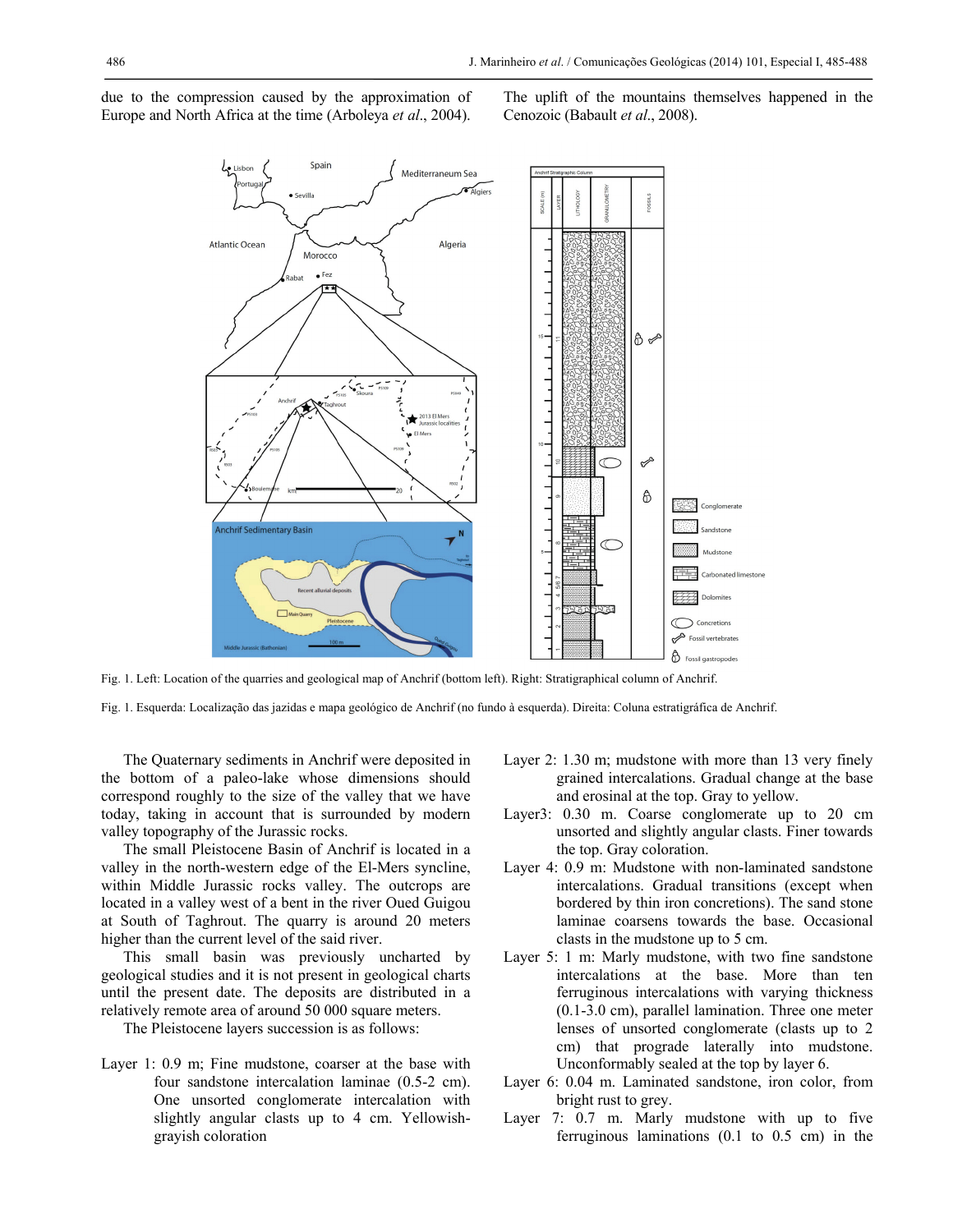lower half. Intercalation of conglomerate lenses and laminae with very fine sandstone (up to three).

- Layer 8: 2.5 m: Siltstone with carbonate laminae (up to 5 cm) intercalations. Bioturbations in the bottom face of the carbonate (siltstone/carbonate interface). Light gray coloration.
- Layer 9: 1.8 m. Marly sanstone with pulmonata gastropod shells. Some lamination. Coarser to the top. Irregular ceiling due to carbonated concretions. Yelowish gray coloration.
- Layer 10: 1.8 m. Carbonated layer dominated by concentric concretions that form vertical tubes (up to 20 cm) with rounded bottom end. Elephant bones in the entire layer. Occasional snail shells.
- Layer 11: 10 m: Conglomerate with fine sandy matrix and intercalations of sanstone and siltstone. Unsorted with clasts up to 30 cm. Pulmonata shells and elephant bones. Erosive surface at the top. Gray coloration.

The strata of the quarry have a slight inclination pending in the direction of the center of the Pleistocene Anchrif Basin. Associated with the recent age of the basin it can indicate that the margins of the lake were at the time the carbonates were forming the top of the formation as steep as they are today. The inclination of the ground could have provided a natural trap for large mammals such as the elephants.

#### **3. Elephantini of Morocco and Anchrif**

Living proboscideans are restricted to two genera: *Loxodonta* (the African elephant) and *Elephas* (the Asian elephant). Proboscidea was however much more diverse in the past (Roth, 1992; Todd, 2010). The clade is one of the oldest of placental mammals and its origins can be traced to Africa with the oldest remains were found in the Early Paleocene of Morocco, belonging to *Eritherium azzouzorum* (Gheerbrant *et al*., 2002; Gheerbrant, 2009). In the Plio-Pleistocene, proboscidean species in Morocco include the genera *Anancus*, *Mammuthus* (the species *M. africanavus*) and *Elephas*.

*Elephas* taxa in Morocco include the species *Elephas recki* Dietrich 1915, a widespread Pleistocene African species that ranged from Eritrea (Martínez-Navarro *et al*., 2004) to the Atlantic coast of Morocco (Arambourg, 1979). Fossil finds of the *Elephas* genus were described since the 60's in the localities in Casablanca but not figured in the original reports (Arambourg, 1979).

Quaternary quarries in mountainous terrain such as Anchrif seem to be rare in Morocco although there were other localities with material from the species *Elephas antiquus* found in similar altitude, such as in the island of Crete were remains of this species were found at 1000 meters above sea level (Poulakakis *et al*., 2002).

The elephant remains of Anchrif (Fig. 2) include: one skull, two tusks, two ilia, one scapula, several ribs and cervical vertebrae, one patella, a femur, a molar, and a possible radius and ulna. The most complete tusk is 1.30 m

in length and presents the hollow cavity for the teeth pulp at its base. The bones collected correspond to at least three adults and one juvenile.

The remains are tentatively classified as the genus *Elephas* due to the tusks being almost completely straight, the lack of losangular pattern of the molar enamel as in the genus *Loxodonta*, enamel thickness between 1.5 and 2 mm and almost absent enamel folding. The enamel pattern and most of the characters are similar to the species *Elephas recki* and *Elephas iolensis* (Maglio, 1973; Todd, 2010). Since fossil preparation of these specimens is still underway as of this date further work will be required in order to determine the exact species the elephant material from the quarry in study with a detailed phylogenetical analysis.



Fig. 2. Elephantid *Elephas* from Anchrif, Morocco: A, molar in apical view; B, tusks in lateral view.

Fig. 2. Elefantídeo *Elephas* de Anchrif, Marrocos. A: molar em vista apical. B: presas em vista lateral.

#### **4. Fossil Fauna and Flora of Anchrif and surrounding region**

Besides the proboscideans of the Anchrif quarry, the locality and the surrounding region of the Middle Atlas the expedition of September 2013 provided more fossil material from the Pleistocene of Taghrout, Middle Jurassic of the El-Mers Formation and possibly Holocene from a cave less than 400 m South of the Anchrif Basin.

In the Middle Jurassic outcrops around Anchrif several other fossils can be seen, including abundant bivalve and brachiopod shells, plant remains and at least one layer presenting theropod dinosaur tracks, here reported by the first time.

The area surrounding Skoura and Boulemane is known since the 1920s to have localities with Jurassic vertebrate, with the main locality being El-Mers, 15 Km SE of Taghrout. The main work about this subject was made by the French paleontologist Albert F. de Lapparent in 1995. This article describes three main fossiliferous quarries and several smaller discoveries in a radius of about 20 Km around Anchrif. The material described for the area includes various dinosaur remains, crocodilians and fishes. The half-day prospection near El-Mers allowed the discovery of one site with three track layers (tridactyl and sauropod) and fossil bones, maybe belonging to a crocodilian, which show the potential that area regarding fossil sites.

The Pleistocene fauna of Anchrif include the elephantids, artiodactyls, chelonians and various species of land snails. The gastropod fauna from today is almost